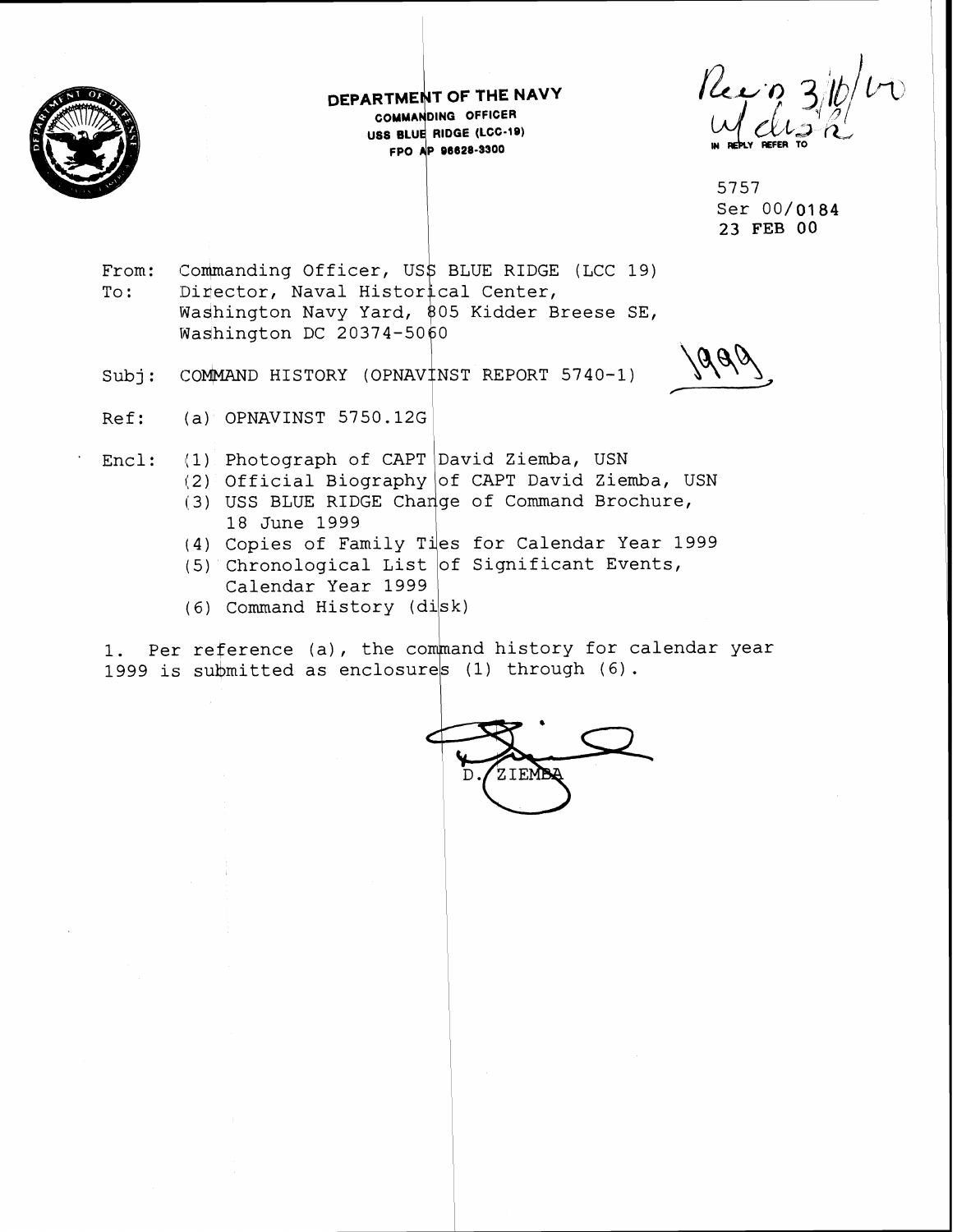|                          | CHRONOLOGICAL LIST OF SIGNIFICANT EVENTS, CALENDER YEAR 1999 |
|--------------------------|--------------------------------------------------------------|
| $01 - 11$ January        | -Upkeep and inport training,<br>Yokosuka, Japan              |
| $12 - 22$ January        | -Underway for training, enroute to<br>Sattahip, Thailand     |
| 18 January               | -Celebrated Martin Luther King. Jr's<br>Birthday             |
| $23 - 26$ January        | -Visit Sattahip, Thailand                                    |
| $27 - 29$ January        | -Underway for training, enroute to<br>Singapore              |
| 30 January - 02 February | -Visit Singapore                                             |
| 31 January - 02 February | -Command Assessment Readiness for<br>Training I              |
| 03 February              | -Underway for training, enroute to<br>Port Kelang, Malaysia  |
| $04 - 05$ February       | -Visit Port Kelang, Malaysia                                 |
| 06 - 08 February         | -Underway for training, enroute to<br>Bali, Indonesia        |
| 07 February              | -Crossing the Line Ceremony, Wog Day                         |
| $09 - 12$ February       | -Visit Bali, Indonesia                                       |
| $13 - 17$ February       | -Underway for training, enroute to<br>Perth, Australia       |
| $18 - 21$ February       | -Visit Perth, Australia                                      |
| $22 - 26$ February       | -Underway for training, enroute to<br>Melbourne, Australia   |
| 27 February - 02 March   | -Visit Melbourne, Australia                                  |
| $03 - 04$ March          | -Underway for training, enroute to<br>Sydney, Australia      |
| $05 - 08$ March          | -Visit Sydney, Australia                                     |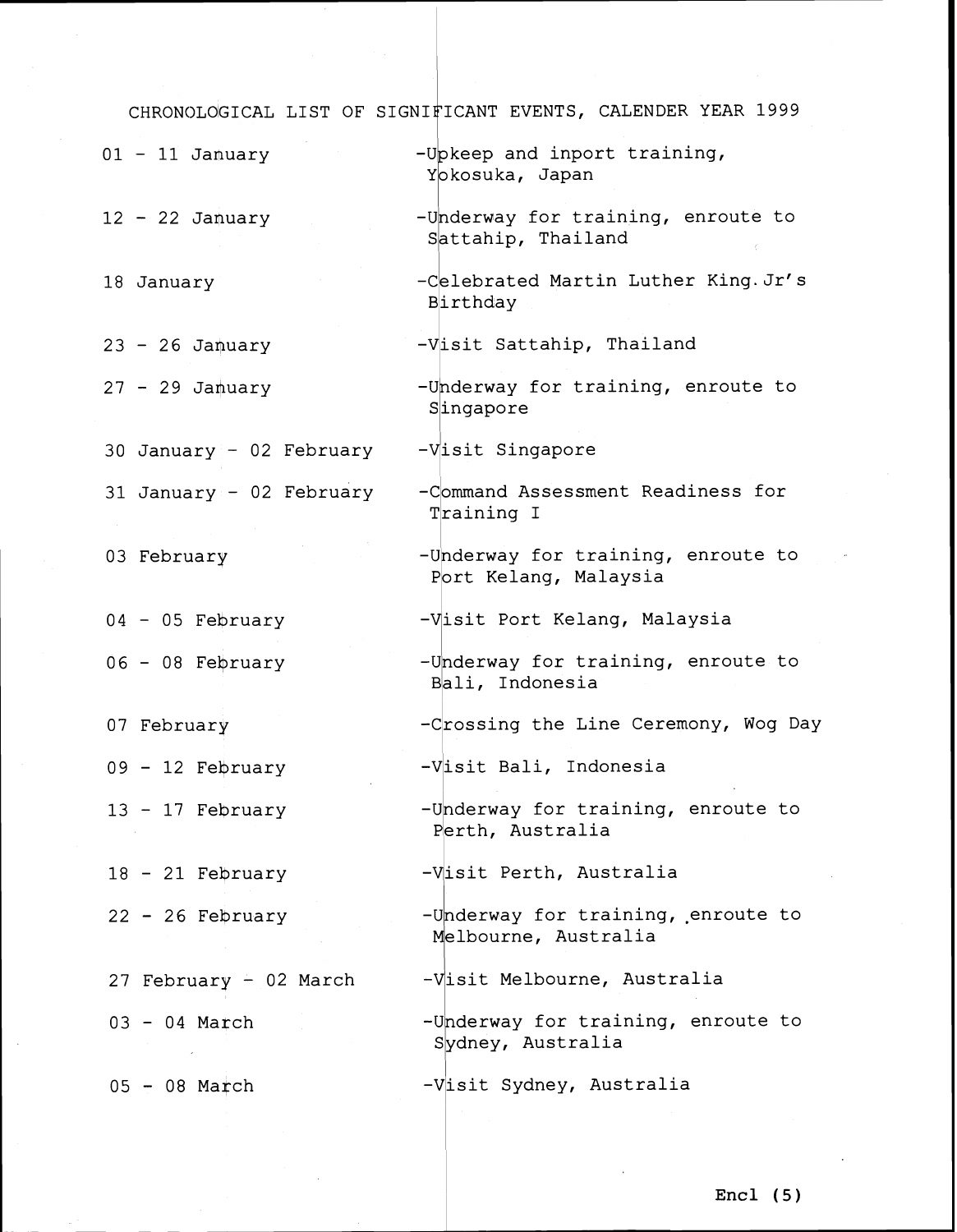|                      | CHRONOLOGICAL LIST OF SIGNIFICANT EVENTS, CALENDER YEAR 1999                                |
|----------------------|---------------------------------------------------------------------------------------------|
| $09 - 10$ March      | -Underway for training, enroute to<br>Brisbane, Australia                                   |
| $11 - 15$ March      | -Visit Brisbane, Australia                                                                  |
| $15 - 22$ March      | -Participated in Tandem Thrust 99<br>$C$ $PX$                                               |
| $16 - 24$ March      | -Underway for training, enroute to<br>Guam                                                  |
| $25 - 26$ March      | -Visit Guam                                                                                 |
| 26 March - 04 April  | -Participated in Tandem Thrust 99<br><b>FTX</b>                                             |
| 04 April             | -Conducted Brief Stop for Personnel<br>in Guam. Underway for training,<br>enroute to Saipan |
| $05 - 09$ April      | -Visit Saipan                                                                               |
| $09 - 11$ April      | -Underway for training, enroute to<br>Yokosuka, Japan                                       |
| 12 April             | -Arrive Yokosuka, Japan                                                                     |
| $12 - 20$ April      | -Post Deployment Stand-down                                                                 |
| $21$ April - 18 June | $-SRA-32$                                                                                   |
| 18 June              | -USS BLUE RIDGE Change of Command                                                           |
| $19 - 21$ June       | -Upkeep Yokosuka, Japan                                                                     |
| $22 - 23$ June       | -Underway for Sea Trails                                                                    |
| 24 June - $06$ July  | -Upkeep Yokosuka, Japan                                                                     |
| 06 -10 July          | -Command Assessment Readiness for<br>Training II                                            |
| $08 - 10$ July       | -Underway for Command Assessment<br>Readiness for Training II                               |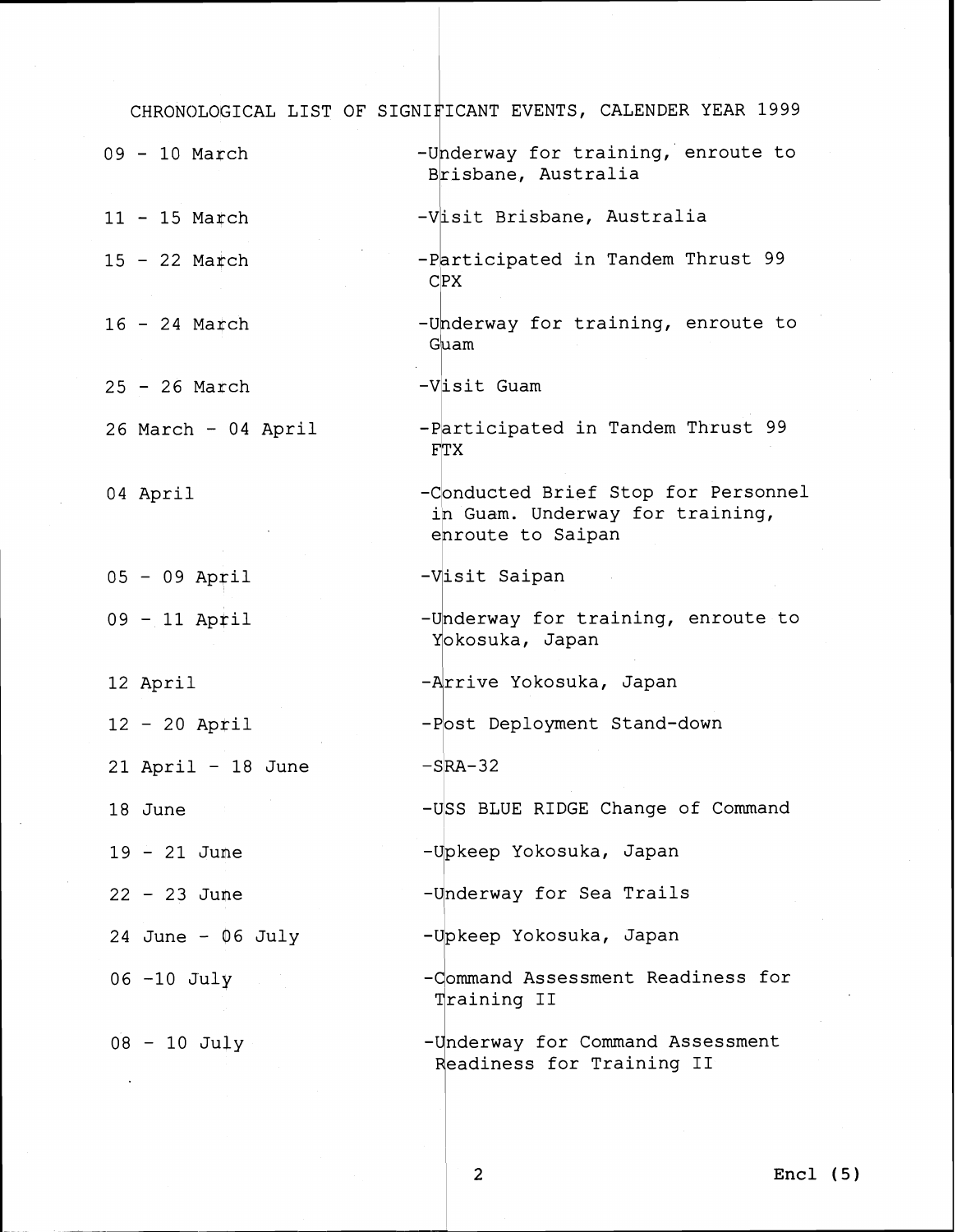CHRONOLOGICAL LIST OF SIGNIFICANT EVENTS, CALENDER YEAR 1999

| $11 - 16$ July        | -Upkeep Yokosuka, Japan                                                                                          |
|-----------------------|------------------------------------------------------------------------------------------------------------------|
| 17 - 21 July          | -Underway for training, enroute to<br>Manila, Philippines                                                        |
| $22 - 25$ July        | -Visit Manila, Philippines                                                                                       |
| $26 - 30$ July        | -Underway for training, enroute to<br>Yokosuka, Japan                                                            |
| $31$ July - 02 August | -Ih port Yokosuka, Japan                                                                                         |
| $02 - 06$ August      | -Tailored Ship's Training<br>Assessment                                                                          |
| $03 - 06$ August      | -Underway for Tailor Ship's Training<br>Assessment                                                               |
| $07 - 08$ August      | -In port Yokosuka, Japan                                                                                         |
| $09 - 10$ August      | -Underway for training, enroute<br>Okinawa, Japan                                                                |
| 11 August             | -Conducted Brief Stop for Personnel<br>in Okinawa, Japan. Underway for<br>training, enroute to Chinhae,<br>Korea |
| 12 August             | -Underway for training, enroute to<br>Chinhae, Korea                                                             |
| $13 - 27$ August      | -Participated in Ulchi Focus Lens                                                                                |
| $13 - 15$ August      | -Visit Chinhae, Korea                                                                                            |
| 15 August             | -Pier Picnic in Chinhae, Korea                                                                                   |
| $16 - 19$ August      | -Underway for training, enroute to<br>Pusan, Korea                                                               |
| $20 - 22$ August      | -Visit Pusan, Korea                                                                                              |
| $23 - 26$ August      | -Underway for training, enroute to<br>Chinhae, Korea                                                             |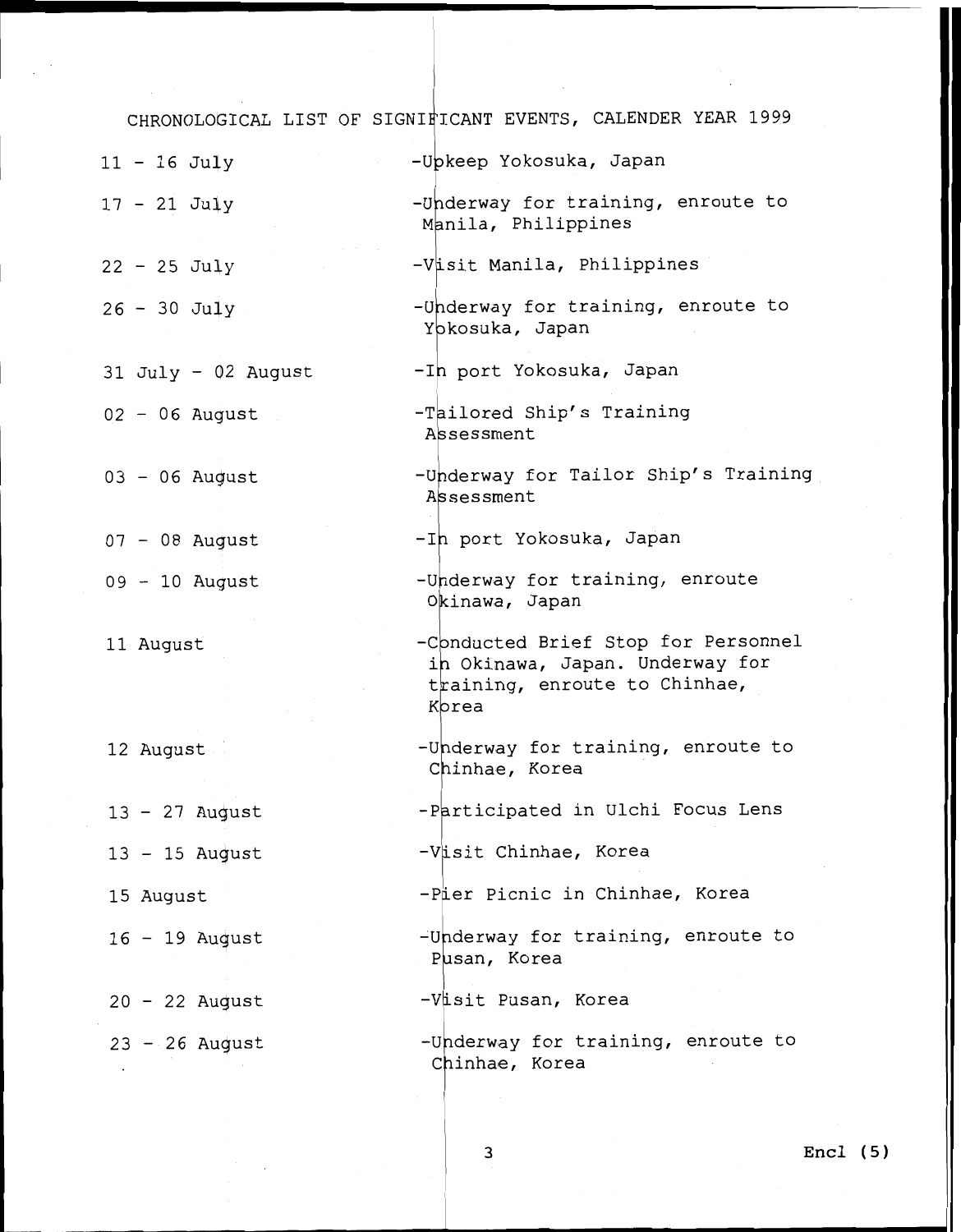CHRONOLOGICAL LIST OF SIGNIFICANT EVENTS, CALENDER YEAR 1999

| $23 - 27$ August         | -Conducted Damage Control and<br>Engineering LTT                                                                |
|--------------------------|-----------------------------------------------------------------------------------------------------------------|
| 27 August                | -Visit Chinhae, Korea                                                                                           |
| $28 - 29$ August         | -Underway for training, enroute to<br>Okinawa, Japan                                                            |
| 30 August                | -Conduct Brief Stop for Personnel in<br>Okinawa, Japan. Underway for<br>Training, enroute to Yokosuka,<br>Japan |
| 30 August + 01 September | -Tailored Ship's Training<br>Assessment                                                                         |
| 30 August - 01 September | -Underway for Training, enroute to<br>Yokosuka, Japan                                                           |
| 02 - 06 September        | -In port Yokosuka, Japan                                                                                        |
| $07 - 08$ September      | -Tailored Ship's Training<br>Assessment                                                                         |
| 07 - 12 September        | -Conducted sister ship cruise with<br>JMSD Sharani                                                              |
| 07 - 08 September        | -Underway for training, enroute to<br>Muroran, Japan                                                            |
| 09 - 11 September        | -Visit Muroran, Japan                                                                                           |
| 12 - 13 September        | -Underway for training, enroute to<br>Yokosuka, Japan                                                           |
| $14 - 16$ September      | -In port Yokosuka Japan                                                                                         |
| $17 - 21$ September      | -Tailored Ship's Training<br>Assessment                                                                         |
| $17 - 27$ September      | -Underway for training, conducting<br>Year Two Thousand testing                                                 |
| 28 September             | -Inport Yokosuka, Japan                                                                                         |

 $\sim$ 

 $\pmb{4}$